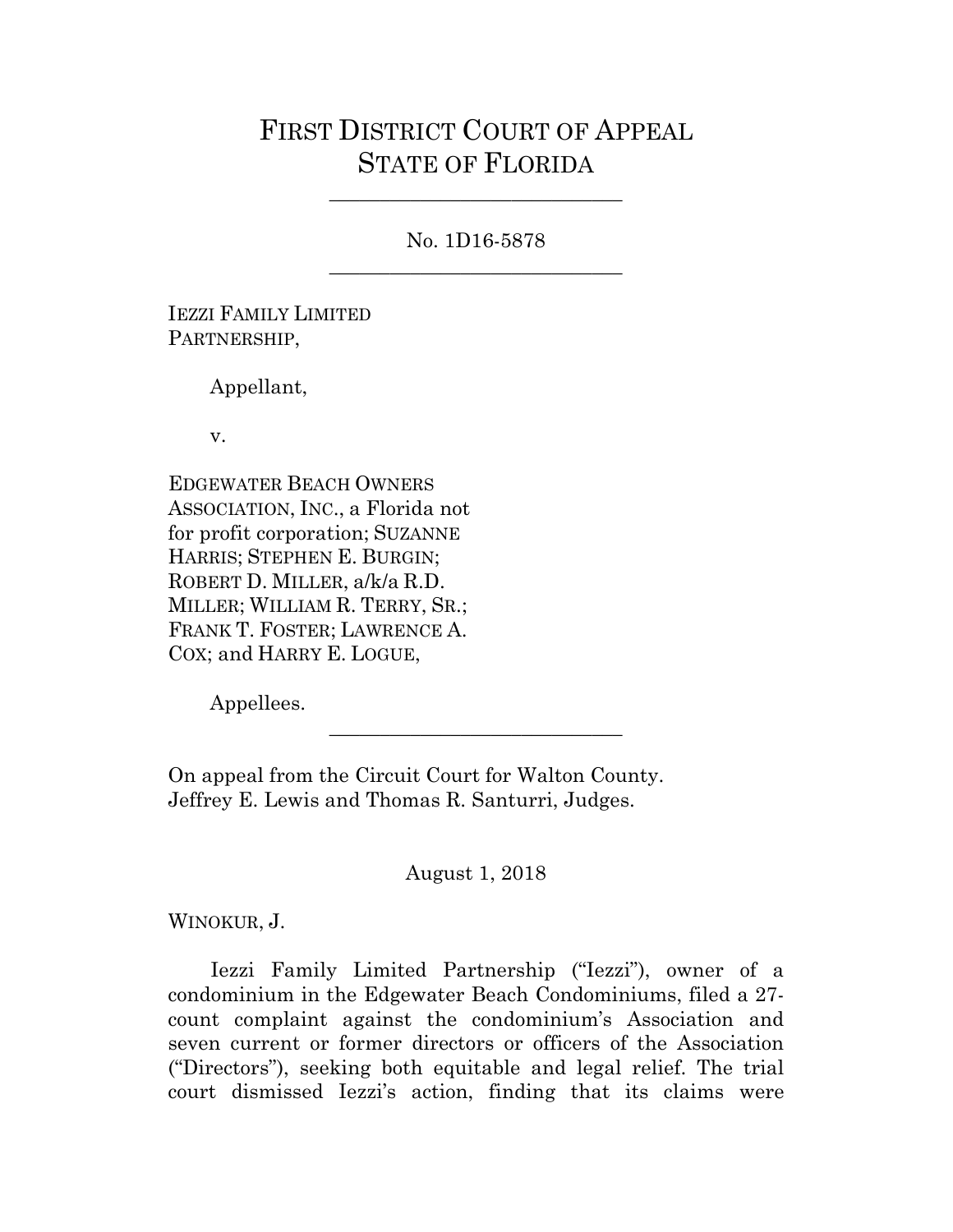derivative and Iezzi did not comply with derivative pre-suit requirements. On appeal, Iezzi argues that its actions were brought under a statute specific to condominiums, outside of the purview of the derivative procedures. We affirm, and hold that members of not-for-profit condominium associations may not avoid pre-suit requirements for derivative actions.

## I. BACKGROUND

A condominium<sup>[1](#page-1-0)</sup> association incorporated under chapter 617, Florida Statutes, the "Florida Not For Profit Corporation Act," is generally subject to its laws. § 617.1703, Fla. Stat. The members of these associations are the condominium unit owners, and the officers and directors of the associations owe these members certain fiduciary responsibilities. *See* § 718.111, Fla. Stat. However, the association has broad powers and duties, including all of those set forth in chapter 617, unless otherwise noted. *Id*.

Section 617.07401, Florida Statutes, restricts the ability of members to bring lawsuits "in the right of" their non-for-profit corporation. Members must bring their complaints to the board of directors to allow the corporation to conduct investigations and initiate a lawsuit. *Id*. If the corporation proves that it has conducted an independent and reasonable investigation, and determines in good faith that a lawsuit is not in the best interests of the corporation, a court may dismiss the proceeding. *Id*.

Section 718.303(1), Florida Statutes, provides a cause of action for damages or equitable relief that may be pursued by either an association or unit owner. Liability for violating chapter 718 or the association's governing documents may be imposed on the association, unit owners, directors, and tenants. § 718.303, Fla. Stat. The broad language of this statute encompasses a wide variety of violations.

<span id="page-1-0"></span><sup>&</sup>lt;sup>1</sup> "The condominium is a hybrid estate in property law whereby an individual obtains fee simple ownership of a unit and shares with other unit owners an undivided interest in the common elements." *Rogers & Ford Const. Corp. v. Carlandia Corp.*, 626 So. 2d 1350, 1352 (Fla. 1993).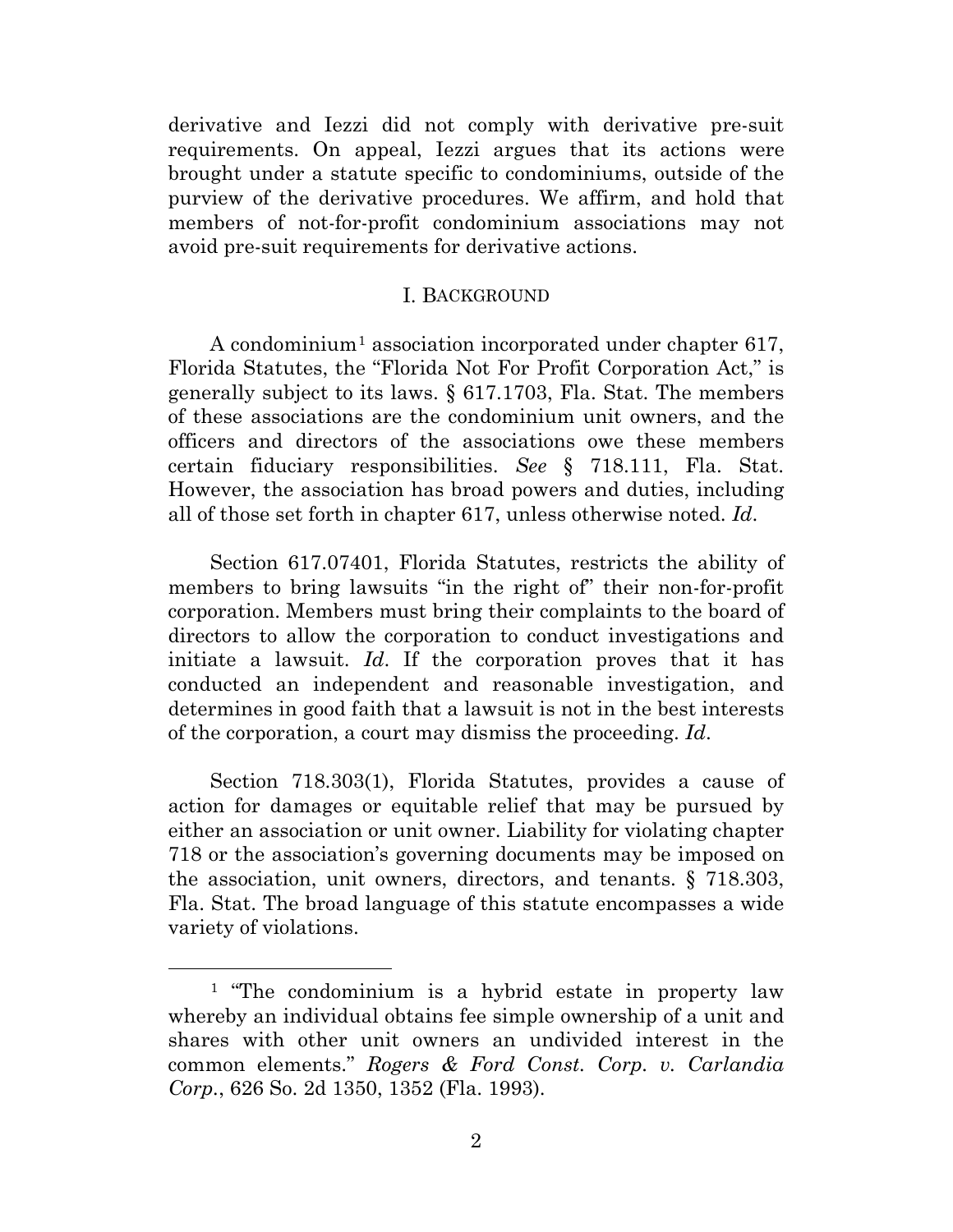Iezzi's complaint alleges that the Association acted improperly and the Directors breached their fiduciary duties, resulting in various illegal expenditures and assessments, and losses of Association funds. Iezzi argues that to limit section 718.303(1) actions by requiring that they comply with the presuit requirements of section 617.07401, would necessarily create a conflict between the statutes. As Iezzi asserts, if the sections do conflict, the provisions of chapter 718 must control. *See* § 617.1703, Fla. Stat.; *see also Heron at Destin W. Beach & Bay Resort Condo. Ass'n, Inc. v. Osprey at Destin W. Beach*, 94 So. 3d 623, 631 (Fla. 1st DCA 2012).

#### II. ANALYSIS

Because it "is axiomatic that statutes must be read with other related statutes," and courts must "construe related statutory provisions in harmony with one another" when possible, we conclude that sections 718.303(1) and 617.07401 do not conflict. *See Abbott Labs. v. Mylan Pharm., Inc.*, 15 So. 3d 642, 657 (Fla. 1st DCA 2009) (quoting *State v. Negrin*, 306 So. 2d 606, 607 (Fla. 1st DCA 1975); *Forsythe v. Longboat Key Beach Erosion Control Dist*., 604 So. 2d 452, 455 (Fla. 1992)).

In Part A, we define derivative actions and note that plaintiffs may not evade pre-suit requirements by labeling their complaints a certain way. In Part B, we examine the application of common-injury claims to condominiums since chapter 718's enactment in 1976. Part C discusses the enactment of section 617.07401 in 2009, and the limited case law following it. We conclude by finding that section 617.07401 applies to the instant action and Iezzi's failure to comply with its requirements merits dismissal.

# A. *Derivative Actions*

A derivative suit has been defined as an action in which a stockholder seeks to enforce a right of action *existing in the corporation*; the injury sustained by the stockholder bringing such suit is basically the same as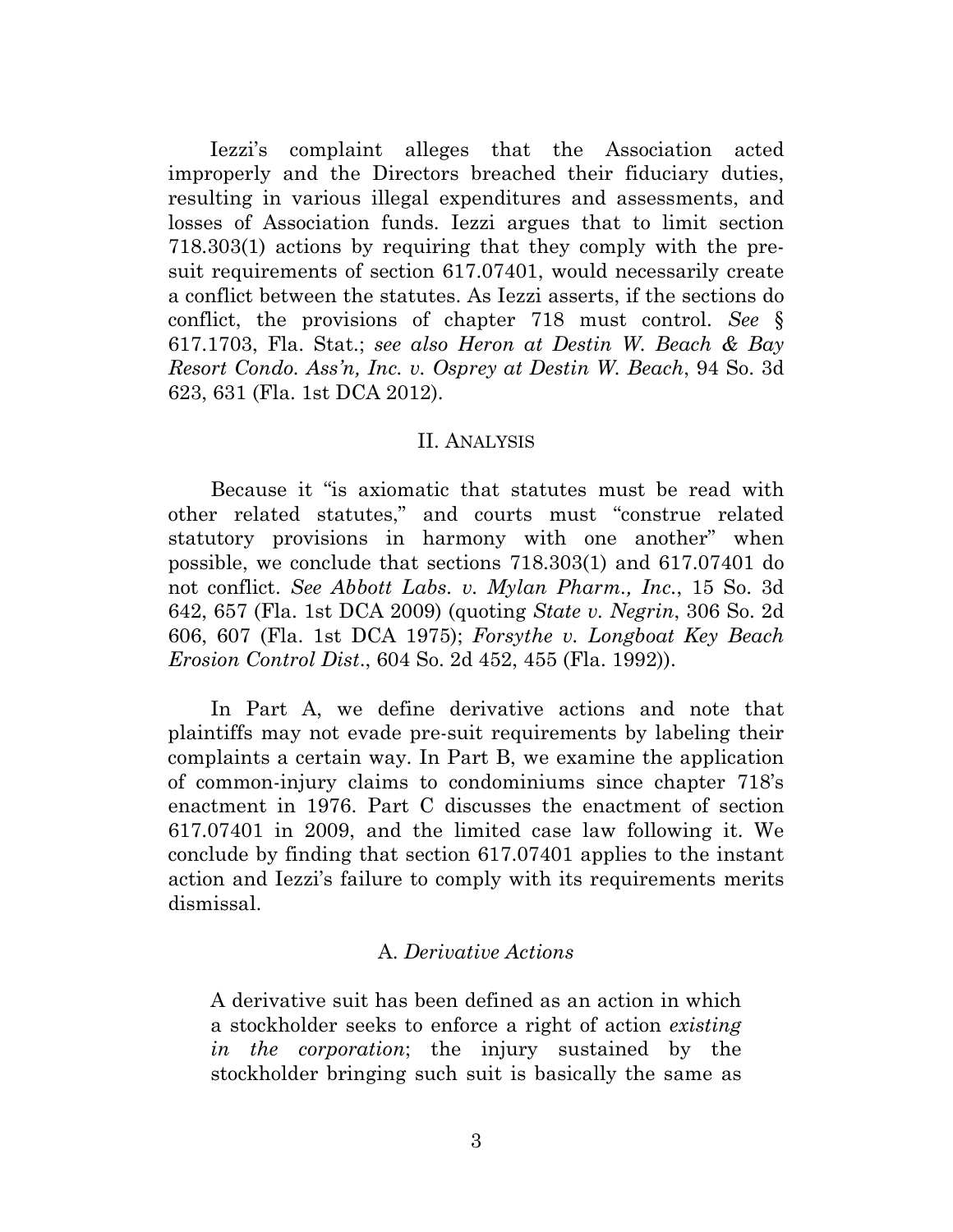the injury sustained by other stockholders in the corporation.

*Leppert v. Lakebreeze Homeowners Ass'n, Inc.*, 500 So. 2d 252, 252 (Fla. 1st DCA 1986) (emphasis in original).[2](#page-3-0)

Iezzi acknowledges that its actions fit this description. It further acknowledges that compliance with derivative procedures has been required in the condominium context. *See Collado v. Baroukh*, 226 So. 3d 924, 926 (Fla. 4th DCA 2017) (holding that condominium owner's "[n]oncompliance with the pre-suit requirements of section 617.07401 mandates dismissal of the suit"). Iezzi contends that the plaintiff in *Collado* chose to bring her action as a derivative claim, whereas Iezzi does not bring its action pursuant to the derivative-claim statute. But plaintiffs may not decide that they are not subject to statutory requirements merely by labeling their allegations in an effort to avoid them. *See S. Miami Hosp., Inc. v. Perez*, 38 So. 3d 809, 811 (Fla. 3d DCA 2010) (rejecting the plaintiff's "disingenuous[] attempts to avoid" pre-suit requirements for medical malpractice actions by "recharacterizing" the allegations); *Dr. Navarro's Vein Ctr. of Palm Beach, Inc. v. Miller*, 22 So. 3d 776, 778 (Fla. 4th DCA 2009) (holding that the "factual allegations belie[d] the conclusory legal allegations," and, "despite the plaintiff's creative dance around the obvious, this complaint alleges a claim of medical negligence").

The plaintiff in *Leppert* brought suit against her homeowners association alleging "corporate mismanagement, invalidity of the bylaws, and a need for court supervision of all

<span id="page-3-0"></span> <sup>2</sup> *See also Dinuro Invs., LLC v. Camacho*, 141 So. 3d 731, 738-41 (Fla. 3d DCA 2014) (holding that Florida requires a direct harm and special injury to a corporation member, or a special duty owed, for a member to maintain an individual action compared to a derivative one); *Braun v. Buyers Choice Mortg. Corp. ex rel. McAloon*, 851 So. 2d 199, 203 (Fla. 4th DCA 2003) (holding that the claims were derivative because the body of the complaint alleged injuries that equally affected other corporation shareholders).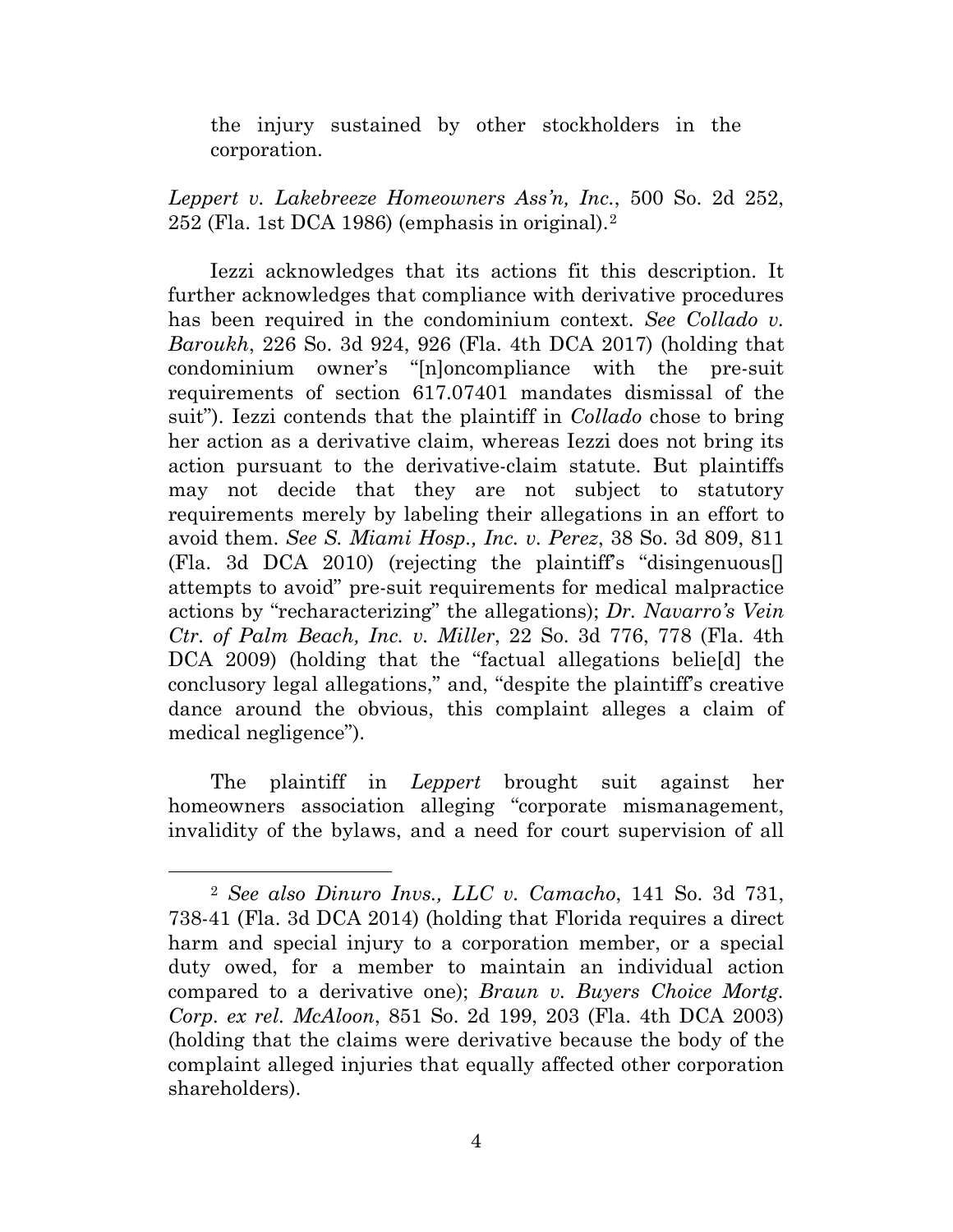corporate expenditures." 500 So. 2d at 252*.* She argued that her action was not derivative because she brought it individually and sought redress for injuries she sustained directly. *Id.* This Court reviewed the substance of the allegations made, noting that "the character of the suit is to be determined from the gravamen of the complaint." *Id.* We held that the claim was derivative, finding that the injury alleged was not distinct from other homeowners and any harm was primarily against the corporation. *Id*; *see also Fox v. Prof'l Wrecker Operators of Florida, Inc.*, 801 So. 2d 175, 179 (Fla. 5th DCA 2001) ("[T]he injury is the determining factor in deciding whether a claim is direct or derivative; if the injury is to the corporation, and only indirectly harms the shareholder, the claim must be pursued as a derivative claim."). The substance of the allegations made, and not what they are labeled, determines the action.

## B. *Common Injury Claims & Condominiums: 1976-2009*

The standing of individual condominium owners to allege violations of fiduciary duties owed to associations has been limited since the inception of chapter 718. In *Avila S. Condo. Ass'n, Inc. v. Kappa Corp.*, [3](#page-4-0)47 So. 2d 599, 602, 605 (Fla. 1977),<sup>3</sup> a condominium association and several individual plaintiffs sued three of the original owners, developers, and officers of the condominium, alleging self-dealing and other improper acts. The supreme court noted that "the allegation, boiled down, is that a fiduciary duty owed to the Association was breached." *Id.* at 609. Because the individual plaintiffs pled no injury distinct from that to the association, only the association could bring suit. *Id.*

Since *Avila*, many unit owners alleging injuries common to others have found success in court, but these suits largely fall into two categories: those seeking equitable relief and those brought in a representative capacity.

<span id="page-4-0"></span> <sup>3</sup> We note that although both sections 718.111 and 718.303 have been repeatedly amended since 1976, there have been no changes relevant to the issues before us, and Iezzi does not contend otherwise.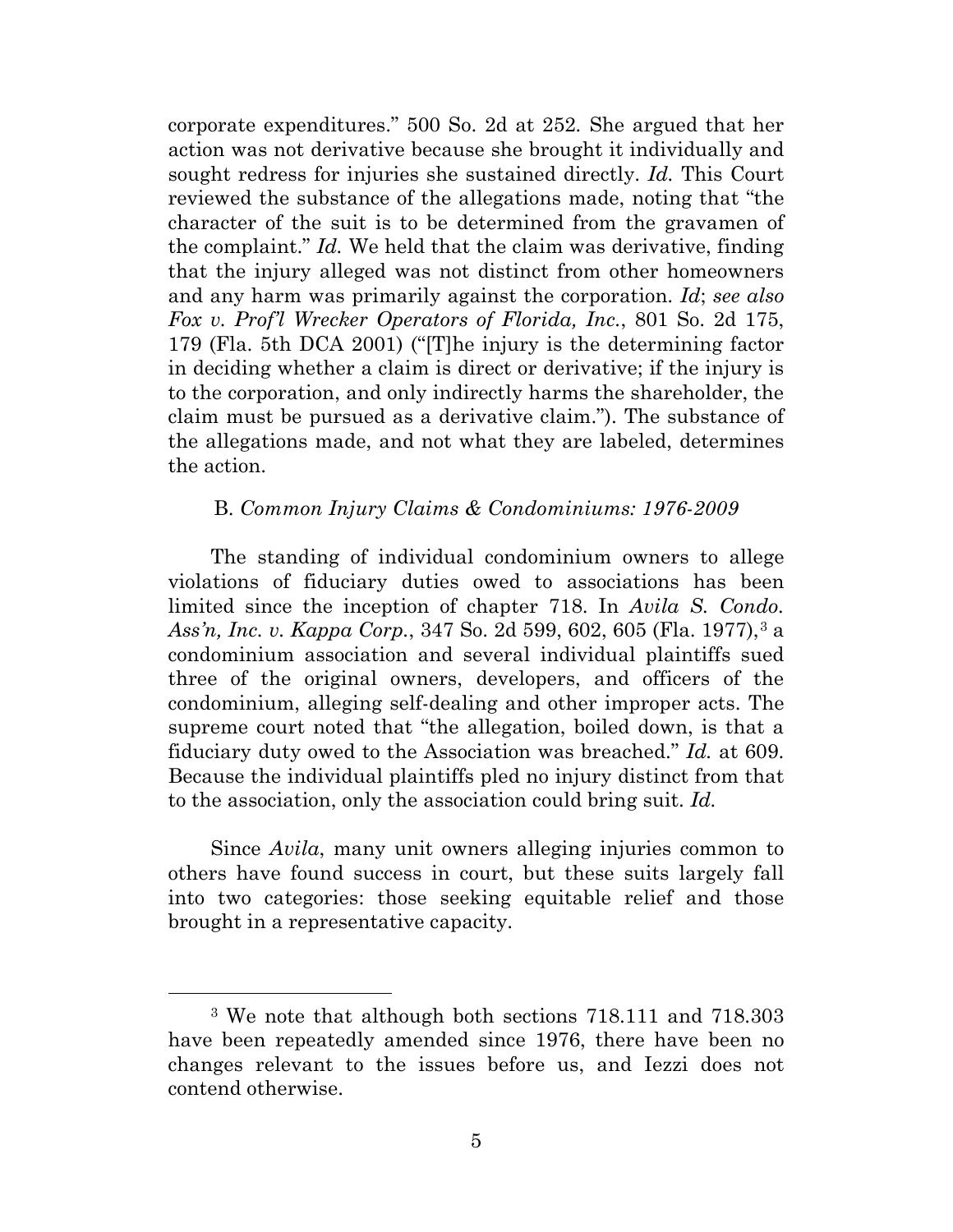Many courts have permitted condominium unit owners to seek equitable relief from their associations and directors, especially when the alleged injury is to common areas of the condominium. *See*, *e.g.*, *Hobbs v. Weinkauf*, 940 So. 2d 1151 (Fla. 2d DCA 2006) (holding that owners could seek equitable relief based on association's failure to comply with statutory accounting requirements); *Sheoah Highlands, Inc. v. Daugherty*, 837 So. 2d 579 (Fla. 5th DCA 2003) (unit owners complaint that other owners erected non-compliant screen enclosures on common property required them to be removed); *Islandia Condo. Ass'n, Inc. v. Vermut*, 501 So. 2d 741 (Fla. 4th DCA 1987) (association's unauthorized repainting of buildings required owners' vote to decide whether to repaint buildings back to original color).

Other cases have found standing when the plaintiffs have represented more than their own individual interests. *See Rogers & Ford Const. Corp. v. Carlandia Corp.*, 626 So. 2d 1350, 1354 (Fla. 1993) ("Appellate decisions indicate that actions with respect to common areas or common elements of condominiums have been brought either as class actions, derivative actions, or by a unit owner joined by the condominium association and/or other unit owners."). In *Rogers*, the supreme court determined that an owner could sue developers or general contractors over a common injury "only after ensuring that the interests of the other unit owners are represented in the action," but specifically declined to address whether individual owners could sue the association or directors for breaching fiduciary duties. *Id.* at 1355 & 1355 n.7.

Iezzi points to the above cases and others similar for support, while its own suit seeks legal damages and was brought in a purely individual capacity.

# C. *Enactment of Section 617.07401*

Despite a possible 1993 attempt to prohibit members of notfor-profit corporations from bringing derivative actions, $4$  they

<span id="page-5-0"></span> <sup>4</sup> For a discussion of the 1993 amendment to chapter 617, and its effect, *see Larsen v. Island Developers, Ltd.*, 769 So. 2d 1071 (Fla. 3d DCA 2000), and *Fox*, 801 So. 2d at 179.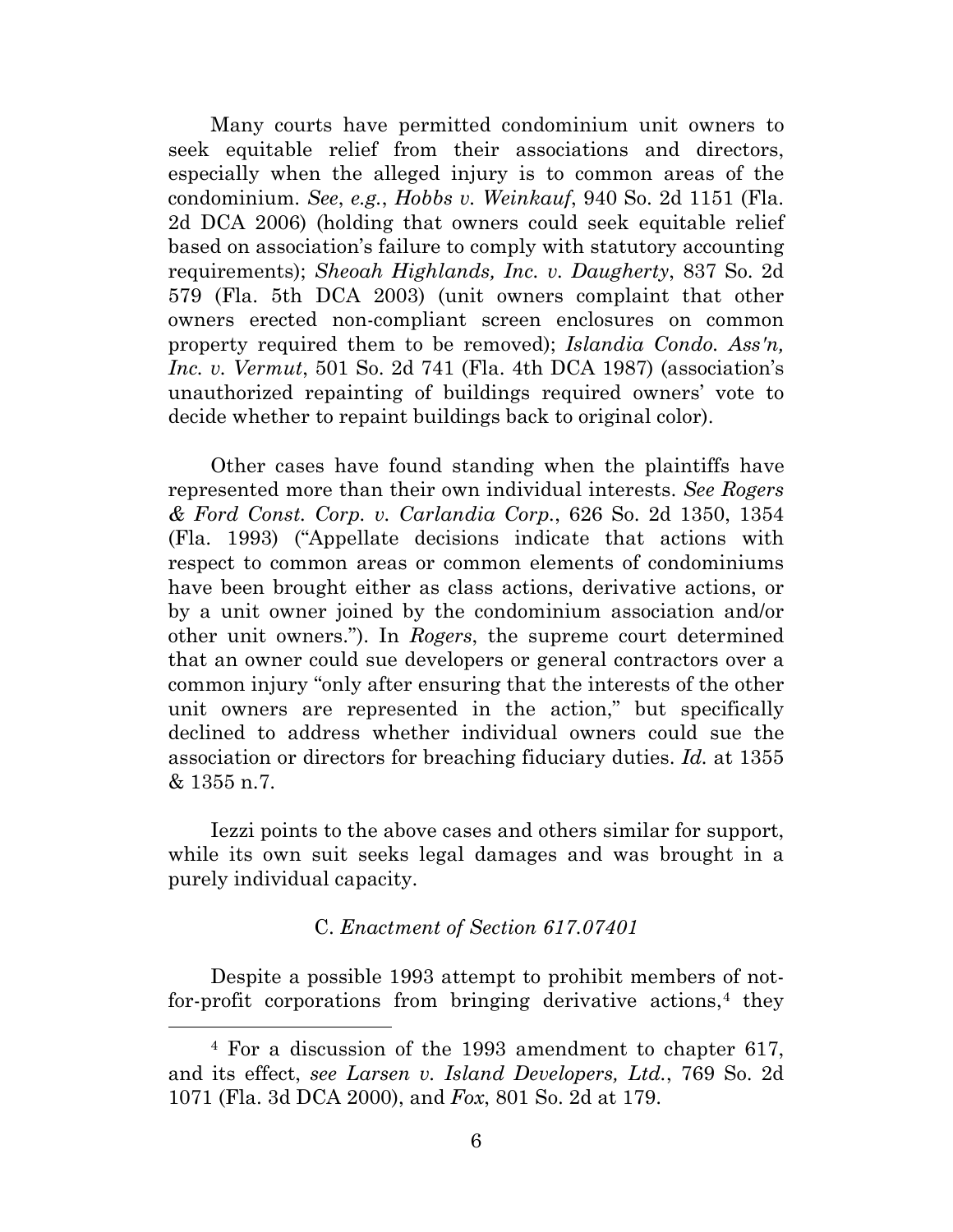were continually permitted, although perhaps to a lesser extent in the condominium context. Not until 2009 did the Legislature enact section 617.07401, providing a pre-suit process for members to bring derivative claims in the right of not-for-profit corporations. *See* Ch. 09-205, § 24, at 2060, Laws of Fla.

This statute resolves the representative issues discussed in *Rogers*. Section 718.303(1) permits condominium unit owners and associations to take action against each other, as well as directors and tenants. But if the claims are derivative, plaintiffs must comply with the requirements necessary for any not-for-profit corporation under section 617.07401. This legislative requirement resolves the "numerous practical problems" discussed by the supreme court in *Rogers* regarding individuals bringing common-injury claims. 626 So. 2d at 1354 (including "determining the appropriate measure of damages to the unit whose owner sued, as distinct from the remaining units; allocating the recovered damages; litigating multiple lawsuits; incurring unnecessary costs incident to having multiple trials; having potentially contradictory adjudications; expediting resolution of controversies; and accomplishing repairs").

Little case law discussing section 617.07401 has developed since its inception. In *Sharma v. Ramlal*, 76 So. 3d 955 (Fla. 2d DCA 2011), members and directors of a not-for-profit corporation sued the president of the corporation and the corporation itself, alleging breaches of fiduciary duties and fraud, among other charges. In a concurrence, Judge LaRose questioned the plaintiffs' standing, noting that their cause of action appeared to belong to the corporation, and they did not allege compliance with section 617.07401. *Id at* 956-57 (LaRose, J., concurring); *see also Udick v. Harbor Hills Dev., L.P.*, 179 So. 3d 489, 491 (Fla. 5th DCA 2015) (noting that derivative suit requirements apply to corporations not for profit); *Collado*, 226 So. 3d at 927 (holding that condominium owner's action did not adequately comply with section 617.07401).

Iezzi cites *MacKenzie v. Centex Homes,* 208 So. 3d 790, 791 (Fla. 5th DCA 2016), which dealt with a homeowners association and an analogous cause-of-action statute. The plaintiff filed an action for a declaratory judgment against the association and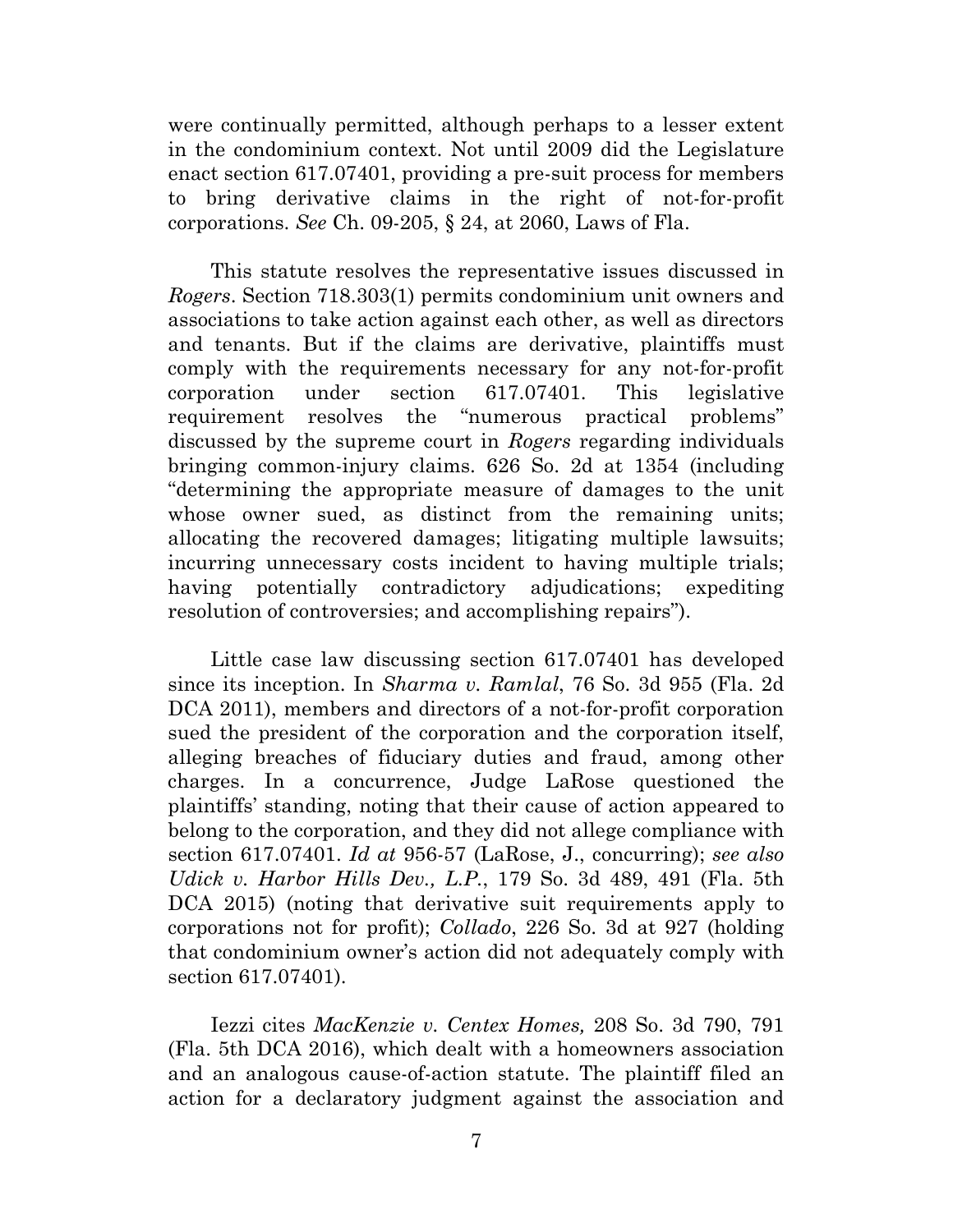Centex Homes, which was then in control of the association, alleging that Centex Homes failed to make statutorily required monetary contributions to the association. *Id.* at 791-92. Centex Homes argued that the Mackenzies did not have standing because any recovery stemming from a declaratory judgment would go to the association and not the Mackenzies. *Id.* at 793. The Fifth District found standing, concluding that an increase in the association's accounts lessened the chance of a special assessment on the homeowners in the future, and thus, the plaintiffs had a "bona fide interest in the account." *Id.*

We find that *Mackenzie* does not apply here for three reasons. First, *MacKenzie* does not carry the same concerns apparent in *Rogers* regarding plaintiffs representing unit owners similarly injured. While the declaratory action in *Mackenzie* was brought individually, its success would benefit the entire class; the plaintiffs' success would result in an influx of funds for the association, giving every homeowner potential relief in the form of reduced assessments. In contrast, here, success against the Association and/or Directors would result only in relief for Iezzi. Second, the factual posture of the instant case is more analogous to *Leppert* and *Avila*, both of which held that the directors' alleged violations of fiduciary duties were derivative claims. Third, there is no indication that the defendant made any argument as to compliance with derivative pre-suit requirements.

### III. CONCLUSION

Iezzi claims injuries not distinct from any other unit owner, and seeks legal damages for its exclusive benefit. This is a derivative action, and because sections 718.303(1) and 617.07401 do not conflict, the court did not err in dismissing Iezzi's complaint because Iezzi did not comply with section 617.07401 pre-suit requirements. We affirm, and repeat the principle that the substance of the allegations made in a complaint determines the nature of the action.

### AFFIRMED.

B.L. THOMAS, C.J., and MAKAR, J., concur.